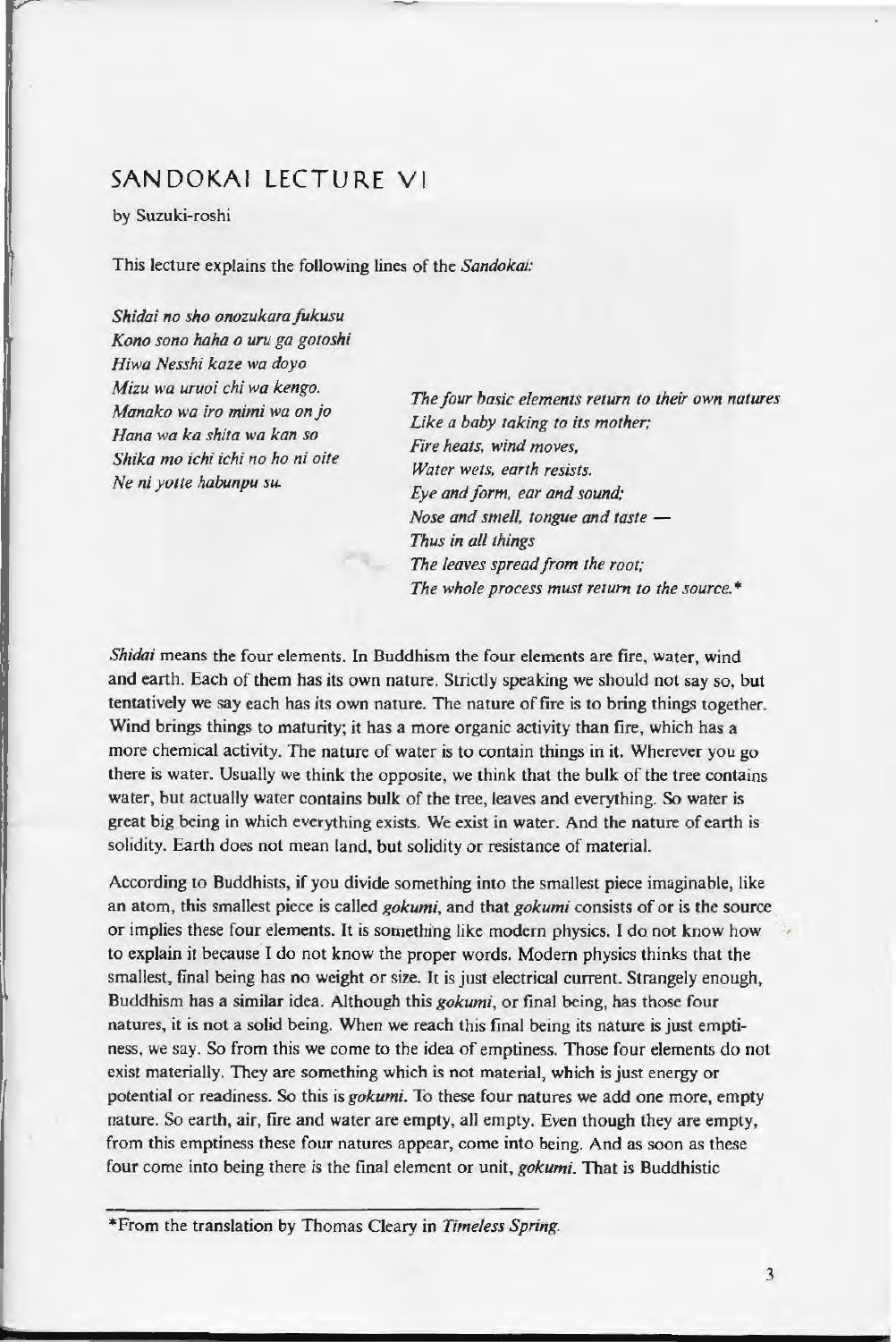

Suzuki-roshi in the garden of Rinso-in, his temple in Japan, before coming to the United States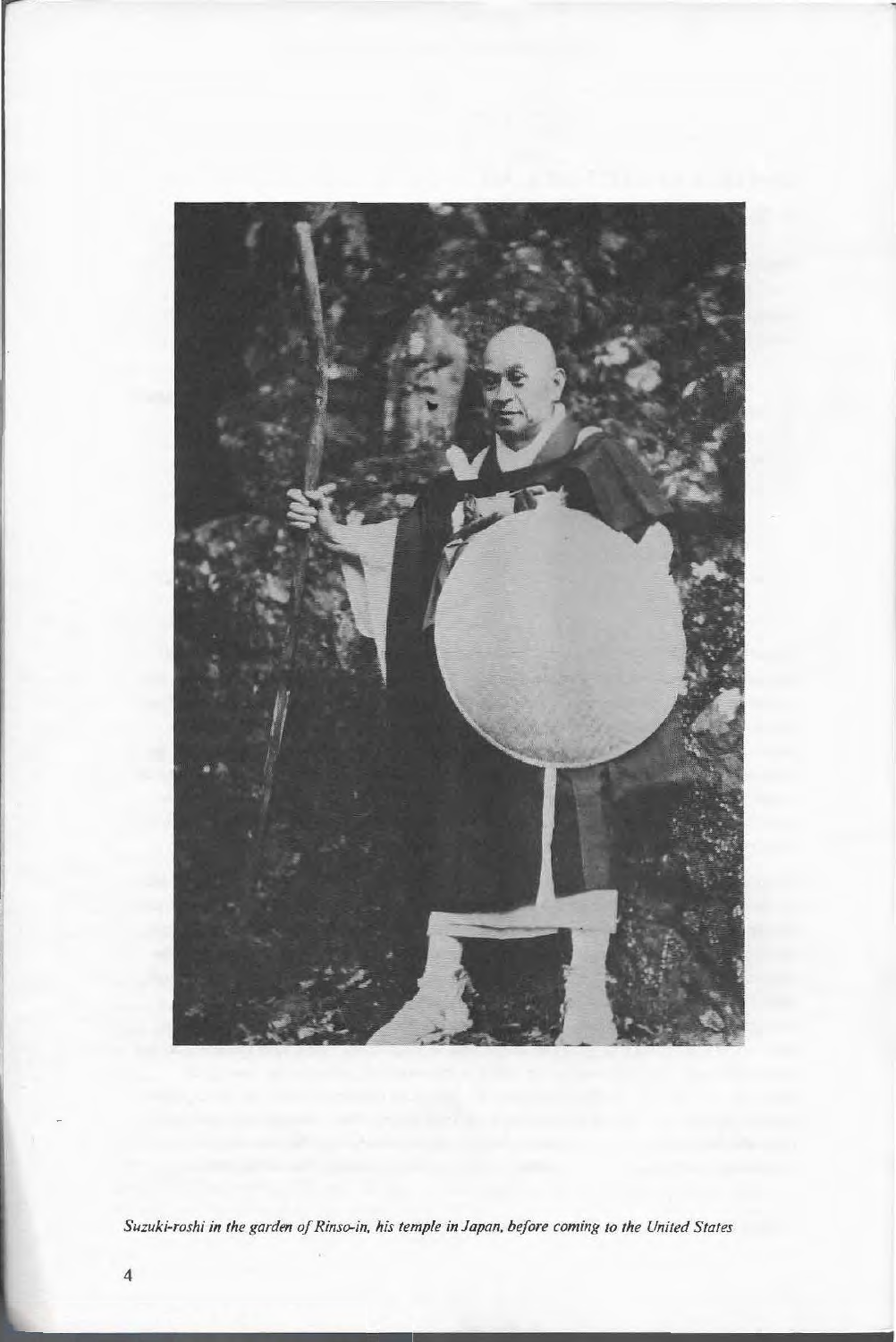understanding of being. It looks as if we are talking about something material, but these elements are not just material. They are both spiritual and material. Thinking mind is included. The idea of emptiness includes both material and spiritual, mind and object, subjective world and objective world. Emptiness is final being which our thinking mind cannot reach.

So *shidai no sho,* the nature of the four elements, naturally in itself, *onozukara,* resumes *fukusu,* its own nature, that is, comes to emptiness. *Kono sono hoha o uru go gotoshi,* like child and its mother. Without mother there is no child . That child is here means mother is here. Four natures are here means that emptiness is here. Even though four natures are here, they are nothing but a tentative formation of the final emptiness. It is like a child and its mother.

What these four phrases are talking about, finally, is independence of being. Although there are many elements, those elements originally, naturally, resume their nature. Although there are many things, each one of them is independent. A child, even though it has a mother, is independent. Fire is independent in its nature of heat, wind is independent in its nature of movement, water is independent in its nature of moisture, and earth is independent in its nature of solidity. Everything is independent.

These four sentences follow the previous ten sentences which discuss the truth of dependence. In the *Sandokai*, Sekito is explaining reality in two ways. A child, although he has a source, although he has a mother, is independent. That there is a child means that there is a mother. That is what he means. The heat of fire, the moving wind, the wet water and the solid earth. These four elements are independent. Everything has it its own nature.

"High and low are used respectively." These six phrases mean the understanding of independence. Things exist in two ways: as dependent and as independent. Although things are interrelated, at the same time they are independent. Each one of you is independent, but you are related with each other. Even though you are related with each other you are independent. So you can say it either way. So all these sentences express the idea of reality from the side of independence.

Do you understand the meaning? Usually when we speak of independent we have no idea of dependent. That is non-Buddhistic understanding. Buddhists always try to understand reality completely from both sides, so we are not mixed up. We are not confused by saying dependence or independence. If someone says, "Everything is independent," we can say, "O.K. That is so." If some other person says, "Things are interrelated," we say, "That is also so." So we understand both sides. Whatever you say is O.K. But if someone sticks to some one-sided idea we may say, "No!" If he says, "Everything is independent," we say, "No!" If you stick to the idea of independence of being I will say to you, "No, you are wrong!" If someone else sticks to the idea of dependence then I will say, "No, you are wrong!" There are many *koans* like this. "When the final karmic fire burns everything up, is Buddha nature still there or not?" Sometimes the answer is, "Yes, it still exists." But another time when someone asked the master that question he replied, "No, it will not exist." Both are true. People may ask, "Then, why did you say before that it will exist?" Then they may get a big slap. "What are you talking about? Don't you understand what I mean?" Buddha nature will not exist is right. Will exist is right. From the viewpoint of independence everything exists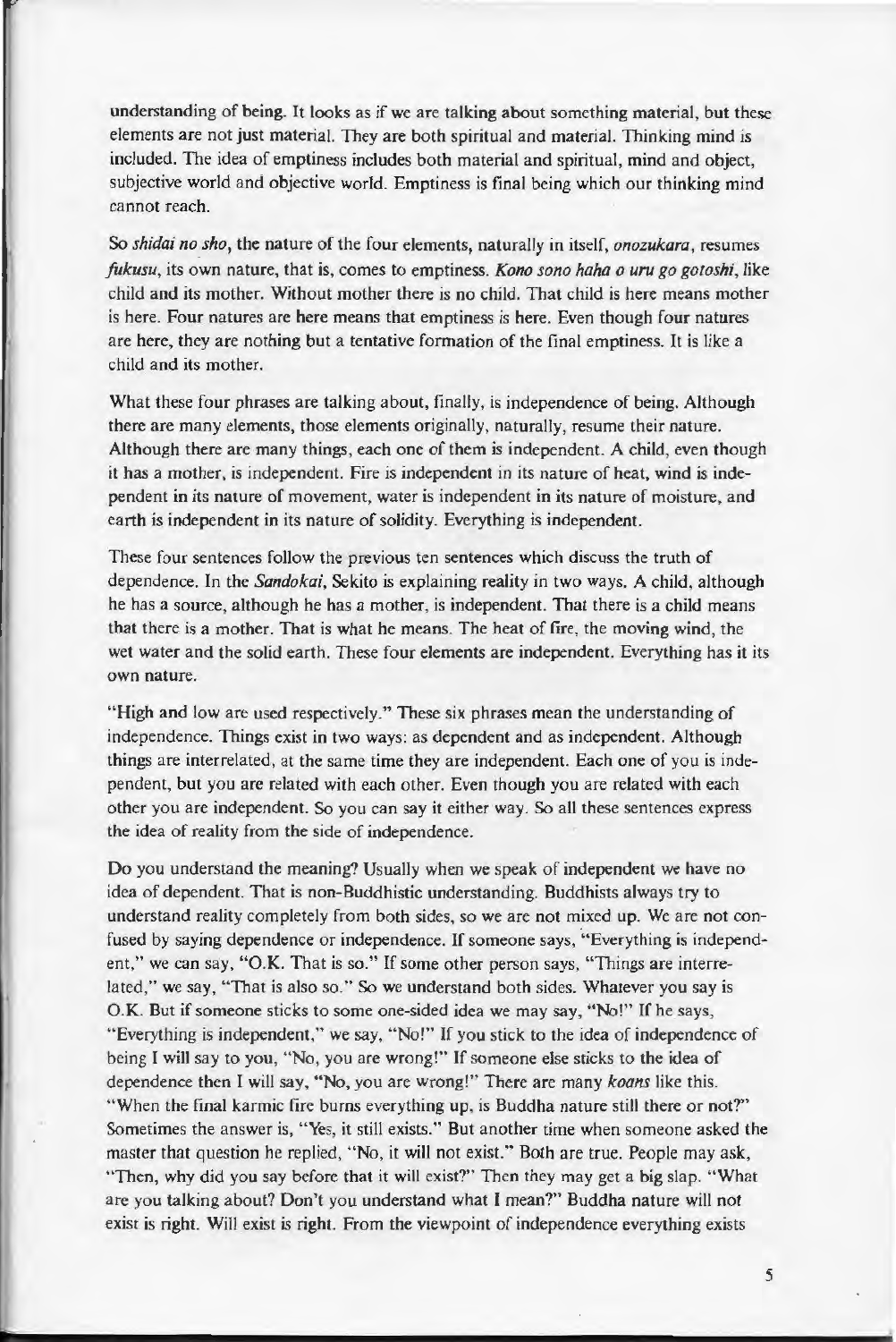with its Buddha nature, regardless of what happens to this world. But, even so, nothing exists when we see from the viewpoint of utter darkness or absolute. That which exists is nothingness or darkness in which many things may exist. There's no way to explain each thing individually. That would be only an intellectual explanation. We must have actual feeling, too.

If you can just appreciate each thing you see, one by one, then you will have pure gratitude. Even though you observe one flower blossom, just one flower, that one flower includes everything. It is not just flower. It is the absolute, it is Buddha himself. We see in that way. But at the same time, that which exists is just flower, and there is no one to



*One of the many manifestations of Buddha nature: the 'baby' Buddha*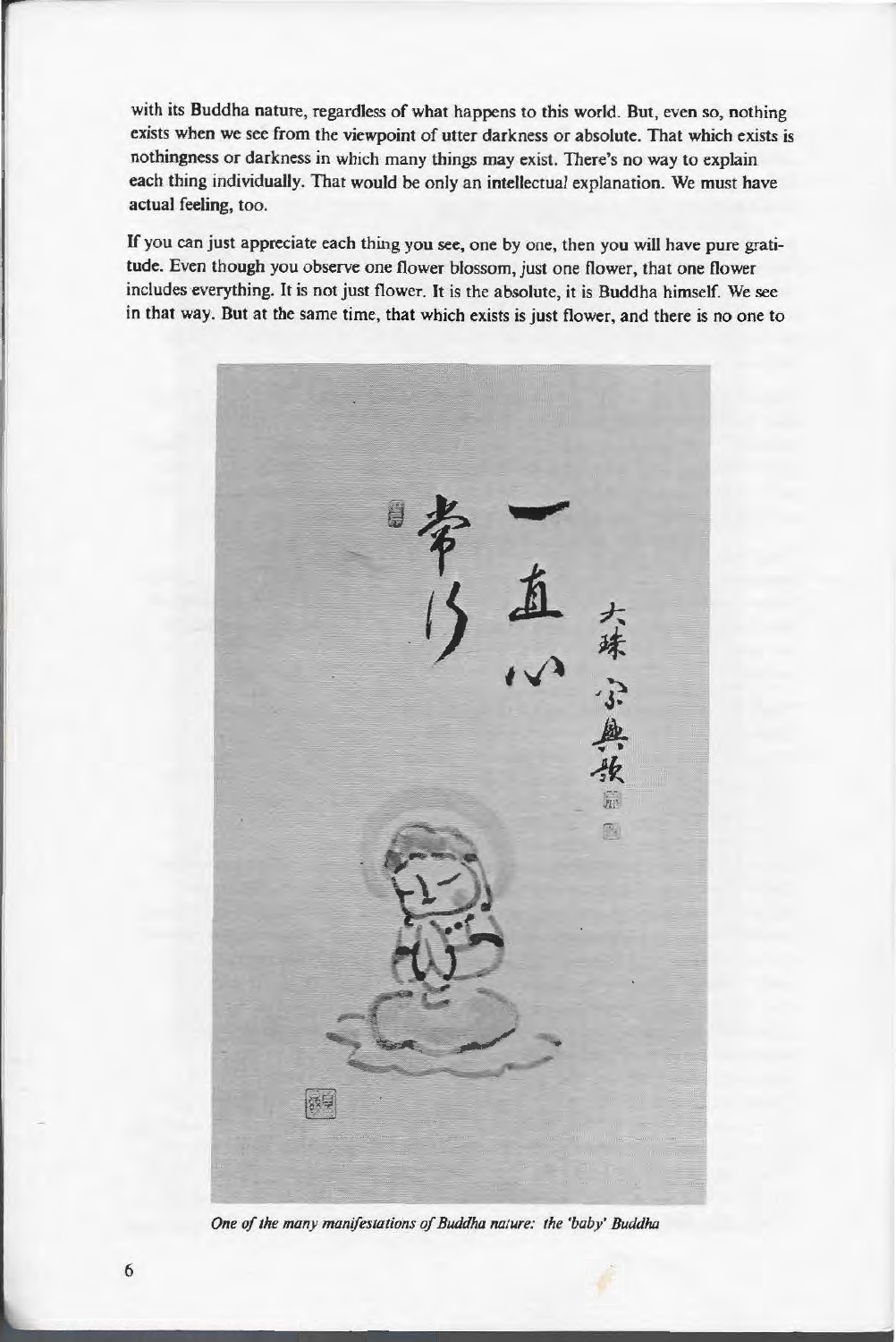see and nothing to be seen. That is the feeling we have in our practice and in our everyday activity. Wherever you work you have that kind of feeling, a continuity of that kind of refreshed, pure gratitude. So to see things that way is how to treat Buddha's equipment.

When we think about something in terms of duality, we observe and understand things intellectually. Even so, it is important that we do not stick to our idea. That understanding should be improved, day by day, by our pure thinking. So we do not keep sitting on the same old stump of the tree. We say, "You cannot catch another fish in the same place." Today, fortunately, you caught a big fish at a certain place, but tomorrow you should fish in some other place. We have the saying, "To notch the rail of a boat to mark our location." Boat is actually moving, but you mark the rail to remember the place: "Oh, there was something beautiful, and we should remember that beautiful flower," but even though you mark it, it doesn't help, because the boat is always moving. But we do it: "Oh, that was very good," and we mark the railing of the boat to remember it. This kind of teaching points out our foolishness, and points to what is actual Buddhist life. We should not wait here, sitting on the same stump. It is a good example for our thinking mind. We appreciate what we see right now: "Oh, beautiful flower!" We have full apppreciation of it, but we should not mark the railing of the boat, we should not always wait for someone at the same place. She may come now, or some other time, or sometimes she does not come at all. I have had some experience like that. Sometimes she may come; sometimes she may not. If she arrives we are lucky. If she does not come we should not complain.

*Student A*: Last week you said that if we understand our closeness, our dependence on other things, then we are independent. Are we independent even if we don't understand this?

*Suzuki-roshi:* Actually it is so, but the point is you don't feel that way, you don't understand in that way. But even though you don't understand it, if you admit this truth, it will be more this way for you. Even if you don't have an actual close feeling to others, knowing this fact, even intellectually, will help you not make too big a mistake. This is very important. When we talk in this way it means that I am talking about things as if I am a completely enlightened person. For an enlightened person this is very true, but for people who are not enlightened this is just talk. So when our actual practice, our actual life, follows this kind of understanding, that is true Buddhism. Our understanding should not be just intellectual. If you practice hard without this kind of understanding, your practice will not make much sense. Your practice is still involved in the idea of somethingness.

*Student B*: You said that for an enlightened person that's very true, and for a nonenlightened person it's just talk?

*Suzuki-roshi:* What is missing? Practice is missing. Only when you practice zazen completely is this true. At the same time, even though you practice hard, your practice will not always be complete. At that time there may be a big gap between the truth and your actual understanding and experience. Your intellectual understanding may be high, but your practice may be low. Just to have intellectual understanding is easy, but actual, more emotional practice is difficult. We easily stick to something. To destroy the intellectual understanding of somethingness is easy, or to have an understanding of nothing-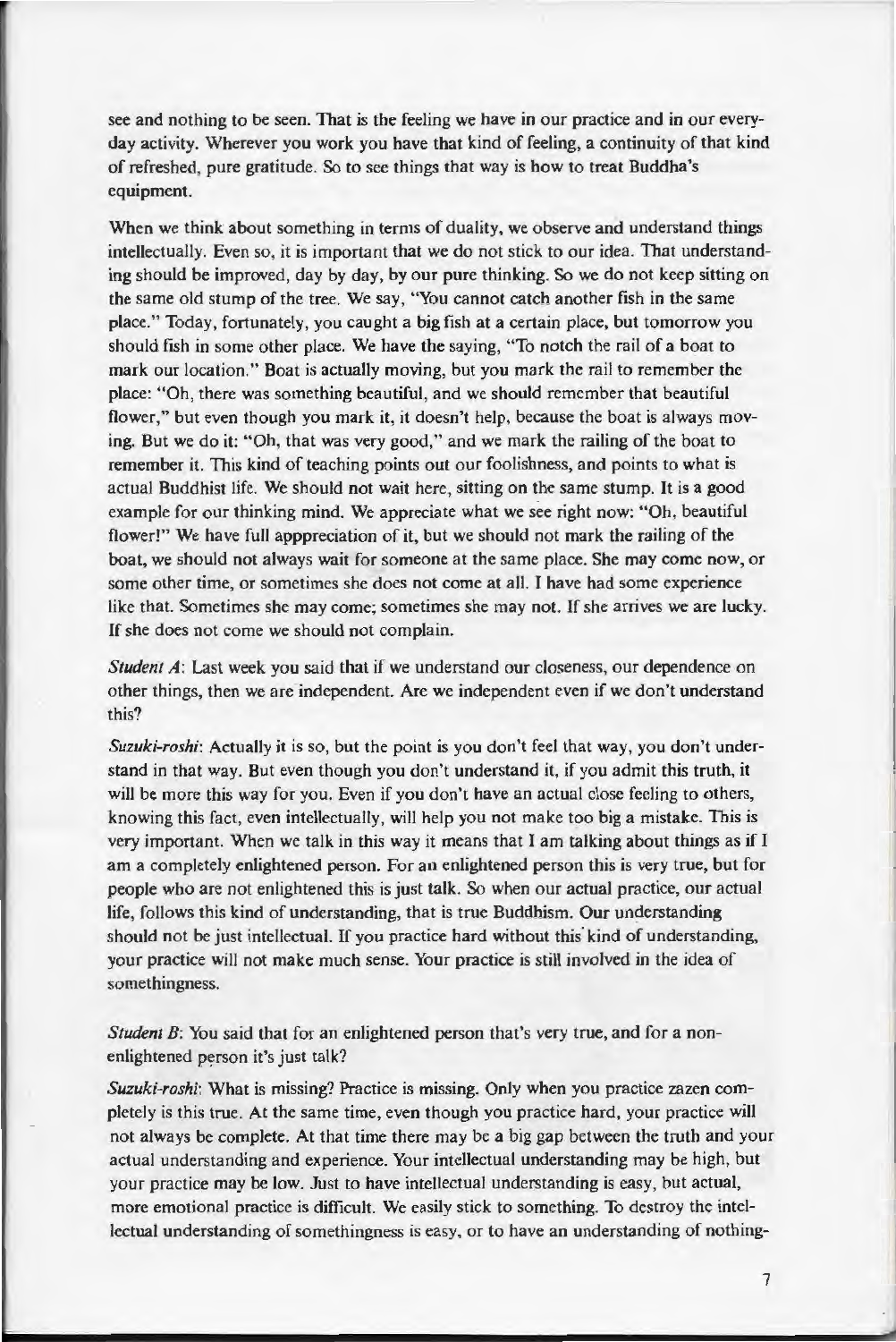ness is easy. We say, emotional difficulty is as hard as splitting a lotus in two. Even though you split it in two, long strings will follow and you cannot get rid of them. The strings are still there. But intellectual difficulty is as easy as breaking a stone in two. Nothing is left.

*Student C*: I see a situation in which it looks to me as if one person is hurting another, and I become upset. Am I becoming emotionally upset because I'm not seeing the situation as it actually is? If I were seeing it as it actually is, would I not be emotionally upset?

*Suzuki-roshi:* It is difficult to know whether one is helping another person in an appropriate way or not. If it is not appropriate you will be upset. At least you will worry. But even when someone is helping properly you may be upset. That happens, you know. If someone is helping your girlfriend in a proper way, you will be upset anyway. That kind of thing happens pretty often.

*Student C*: Roshi, my question is more, if a person really sees things clearly, is there then no situation that would upset him emotionally?

*Suzuki-roshi:* Emotionally? I don't think so. But affected, yes. There is a big difference in these two. Maybe Buddha is upset quite easily, deeply affected. But when he is upset, it is not upset because of his attachments. Sometimes he will be very angry. Anger is allowed when it is Buddha's anger. But that anger is not the same as the anger we usually have. If Buddha is not upset when he should be upset, that is also a violation of the precepts. When he needs to be angry, he must be angry. That is characteristic of the Mahayana way of observing precepts. We say, "Sometimes anger is like a sunset." Even though it looks like anger, actually it is a beautiful red sunset, so there is that kind of difference. If anger comes from pure mind, from purity like a lotus, it is good.



*Tantos (Heads of Practice) Chikudo Lew Richmond and Tenshin Reb Anderson conversing with a student* 

r